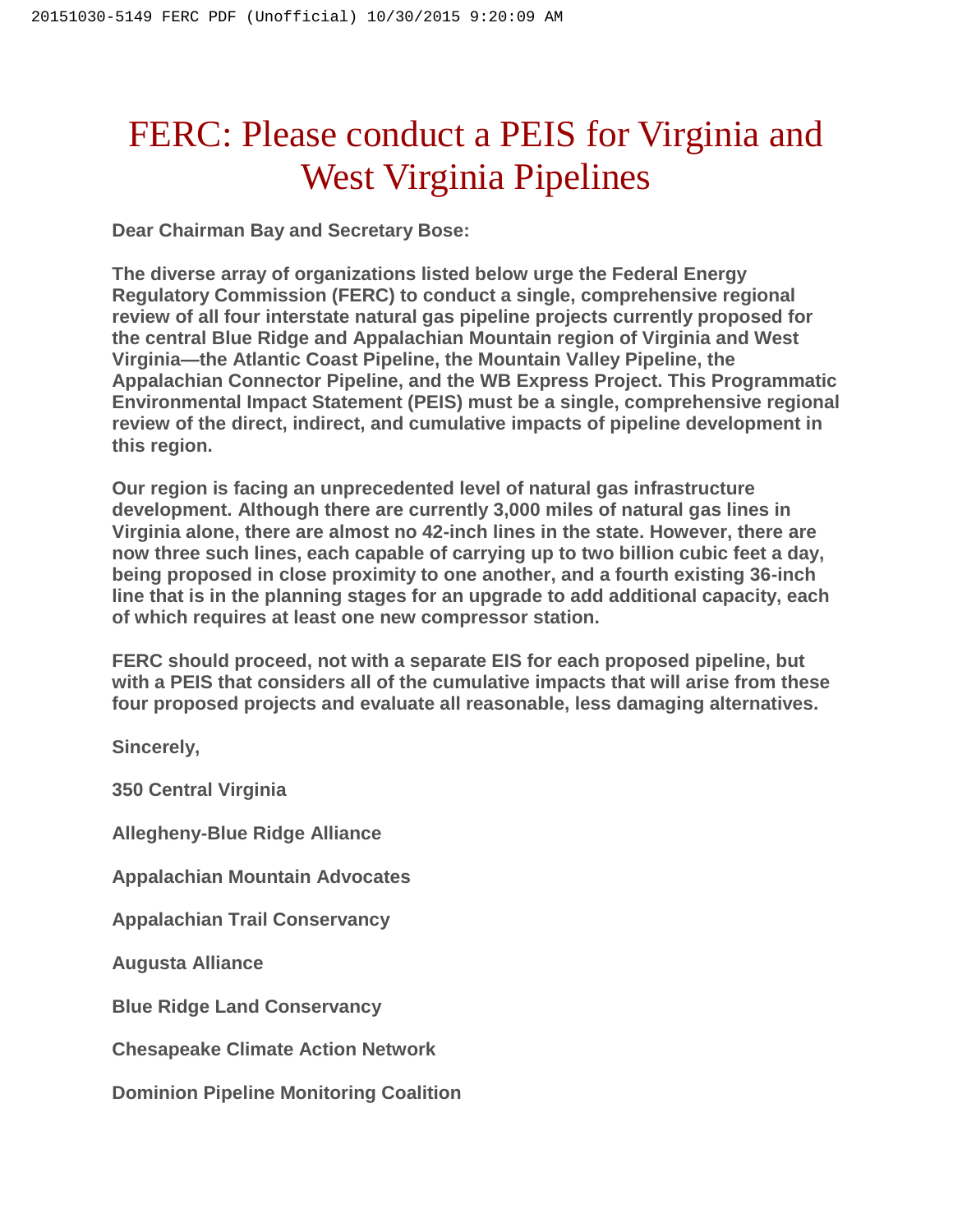**Environment Virginia Friends of Augusta Friends of Buckingham Friends of Nelson Friends of the GW Forest Against Fracking Friends of Wintergreen, Inc. Preserve Franklin Preserve Giles Preserve Greenbrier County Preserve Monroe Preserve Montgomery County Roanoke Appalachian Trail Club Roanoke Group, Sierra Club Roanoke Valley Cool Cities Coalition Sierra Club Virginia Chapter Southern Environmental Law Center Summers County Residents Against the Pipeline Virginia Interfaith Center for Public Policy Virginia Organizing Virginia Student Environmental Coalition Wild Virginia**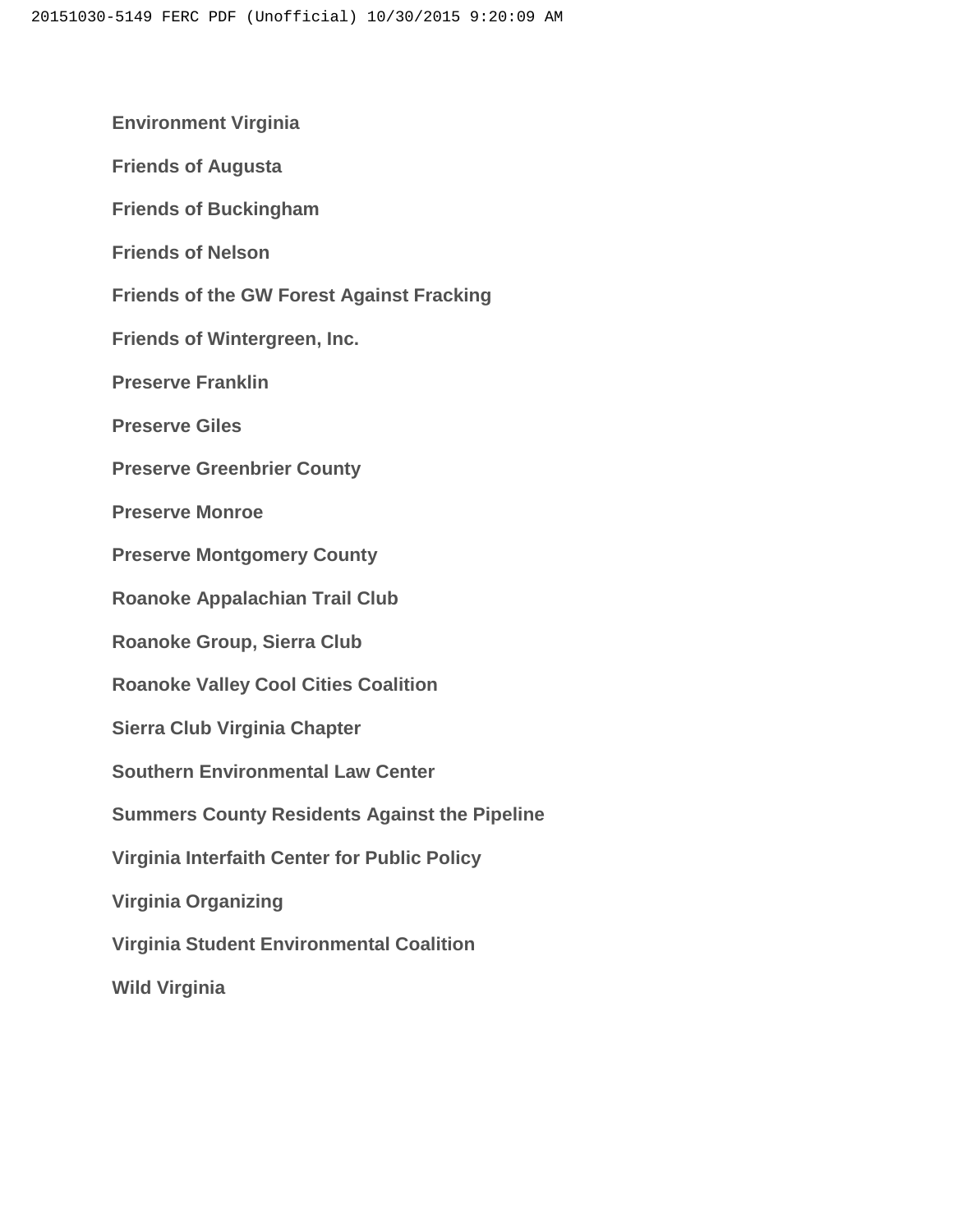20151030-5149 FERC PDF (Unofficial) 10/30/2015 9:20:09 AM